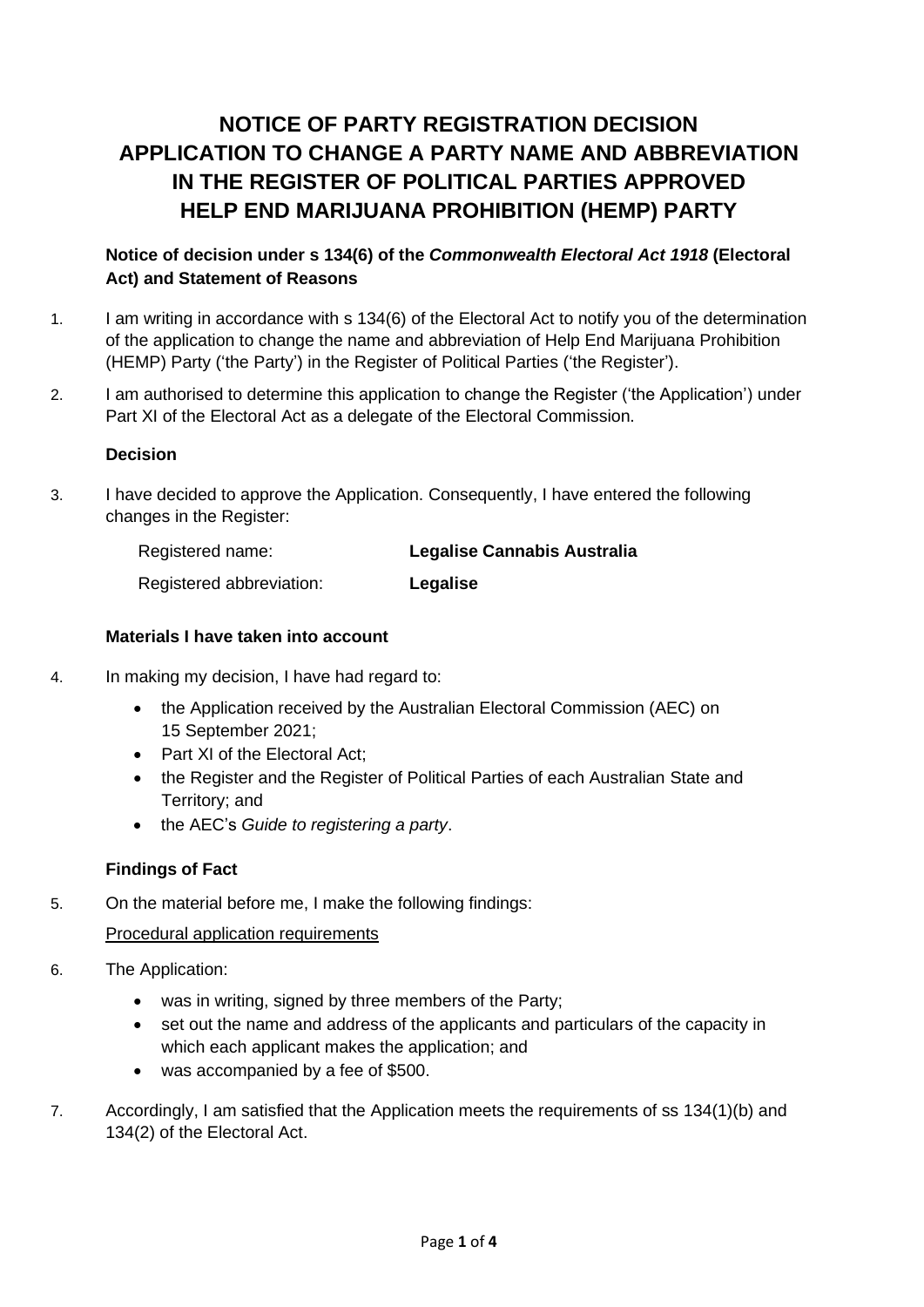#### Party name and abbreviation

- 8. The name, Legalise Cannabis Australia and the abbreviation, Legalise:
	- do not comprise more than 6 words;
	- are not obscene, frivolous or vexatious;
	- are not the name, or an abbreviation or acronym of the name of another political party (not being a political party that is related to the Party) that is a recognised political party;
	- do not so nearly resemble the name, abbreviation or acronym of the name of another political party (not being a political party that is related to the Party) that is a recognised political party that it is likely to be confused with or mistaken for that name or that abbreviation or acronym;
	- are not one that a reasonable person would think suggests a connection or relationship exists between the Party and a registered party;
	- do not comprise the words "Independent Party";
	- do not contain the word "Independent" and
		- $\circ$  the name, or abbreviation or acronym of the name of a recognised political party; or
		- $\circ$  matter that so nearly resembles the name or an abbreviation or acronym of a recognised political party that the matter is likely to be confused with or mistaken for that name or that abbreviation or acronym.
	- do not contain a word that is in the name, or in the abbreviation of a name, of a registered political party and therefore does not require consent from an existing registered political party to use a word contained in the Party's name.
- 9. Accordingly, I am satisfied on the materials before me that there is no basis to refuse the Application under s 129 of the Electoral Act.

## Legislative framework – written particulars

- 10. Section 132(7) of the Electoral Act provides that the Electoral Commission shall not register a political party unless it has considered any particulars submitted objecting to a party's registration, and any reply to particulars that may have been submitted. Section 132 of the Electoral Act also outlines the requirements for submitting and processing objections to an application.
- 11. Section 132(2)(b) of the Electoral Act provides that a person can only submit written particulars objecting to an application (or a logo in the case of point (iv)) on the following grounds:
	- (i) the application does not relate to an eligible political party; or
	- (ii) the application is not in accordance with s 126 of the Electoral Act; or
	- (iii) the application should be refused under s 129 of the Electoral Act; or
	- (iv) the Electoral Commission should refuse to enter a logo of the Party in the Register under s 129A of the Electoral Act.
- 12. On 17 November 2021, the Application was advertised in 10 major newspapers circulating in each State and Territory of Australia and published on the AEC website. The advertised closing date for objections was 17 December 2021. No written particulars objecting to the application were received.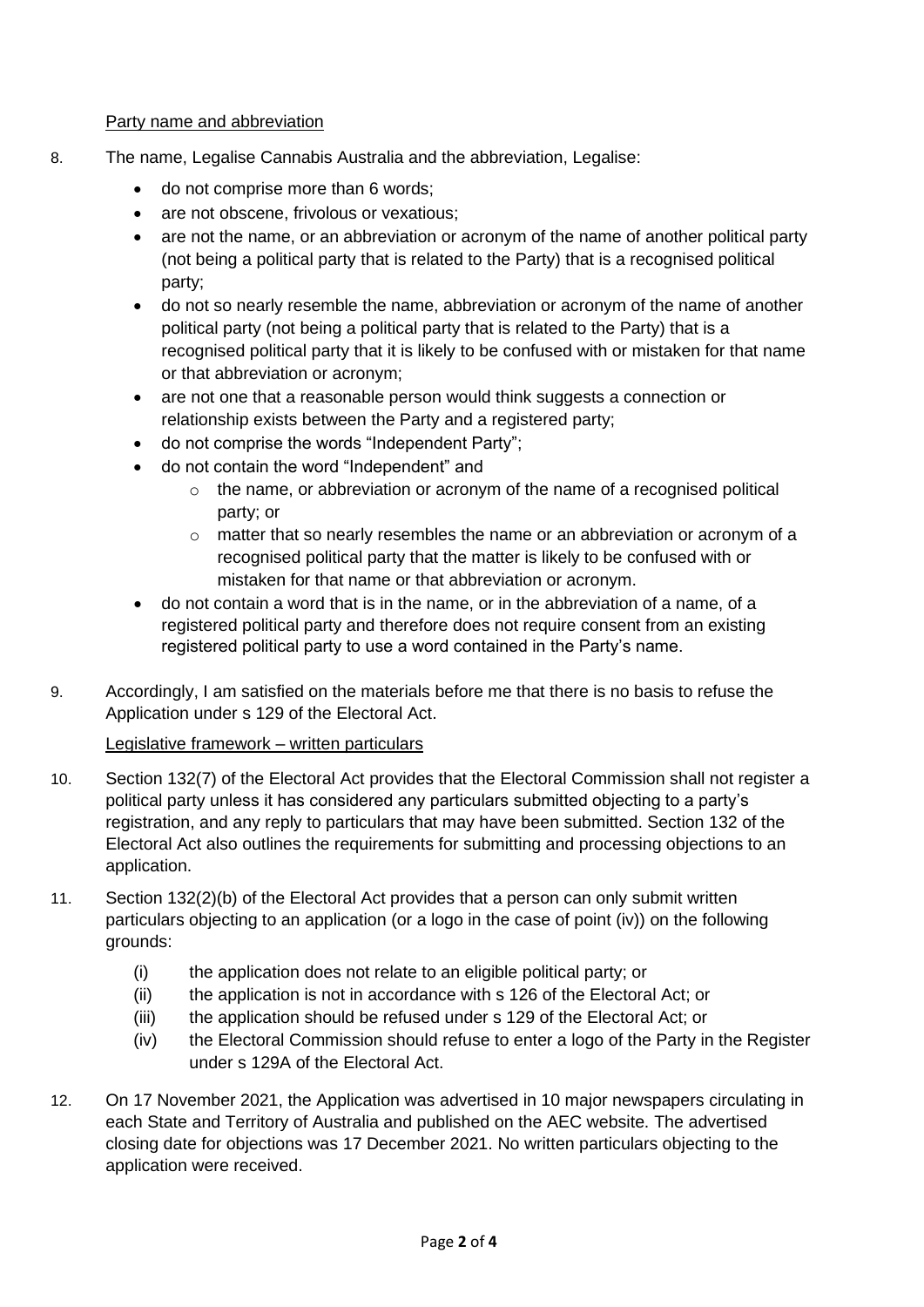13. For the reasons outlined above as a delegate of the Electoral Commission for the purposes of Part XI of the Electoral Act, I approve the Application to change the name and abbreviation from Help End Marijuana Prohibition (HEMP) Party in the Register.

## **Your review rights**

- 14. Under s 141(2) of the Electoral Act, a person (including an organisation) affected by the decision who is dissatisfied with the decision may make a written application to the Electoral Commission for internal review of this decision within 28 days after the day on which the decision first comes to the notice of that person. There is no fee payable for requesting an internal review.
- 15. Requests for review of this decision should be addressed to Mr Tom Rogers, Australian Electoral Commissioner, and emailed to [commission.secretariat@aec.gov.au](mailto:commission.secretariat@aec.gov.au) or by post to Locked Bag 4007, Canberra City ACT 2601.

#### How do I request an internal review?

- 16. In accordance with ss 141(2) and 141(3) of the Electoral Act, an application for review must:
	- be in writing:
	- specify the name of the applicant; and
	- set out the reasons for making the application.
- 17. If you wish to apply for additional time beyond the 28 days to make an application for review of the delegate's decision, please also include the reasons for the application for additional time.

#### Who conducts an internal review?

- 18. The Electoral Commission, which is comprised of three members: the Australian Electoral Commissioner, a judicial member and a non-judicial member, conducts internal reviews.
- 19. Under s 141(4) of the Electoral Act, the Electoral Commission review an application for review and make a decision to either:
	- affirm the decision under review:
	- vary the decision under review; or
	- set aside the decision under review and make a decision in substitution for the decision set aside.

#### What can I do if I disagree with the outcome of an internal review?

20. If an internal review decision has been made by the Electoral Commission and you do not agree with that decision, a person whose interests are affected, and who is dissatisfied with the decision made by the Electoral Commission may apply to the Administrative Appeals Tribunal (AAT) for an external merits review of the decision. More information on how to apply to the AAT and any applicable fees can be found on its website: [www.aat.gov.au/applying-for-a-review/how-to-apply.](http://www.aat.gov.au/applying-for-a-review/how-to-apply)